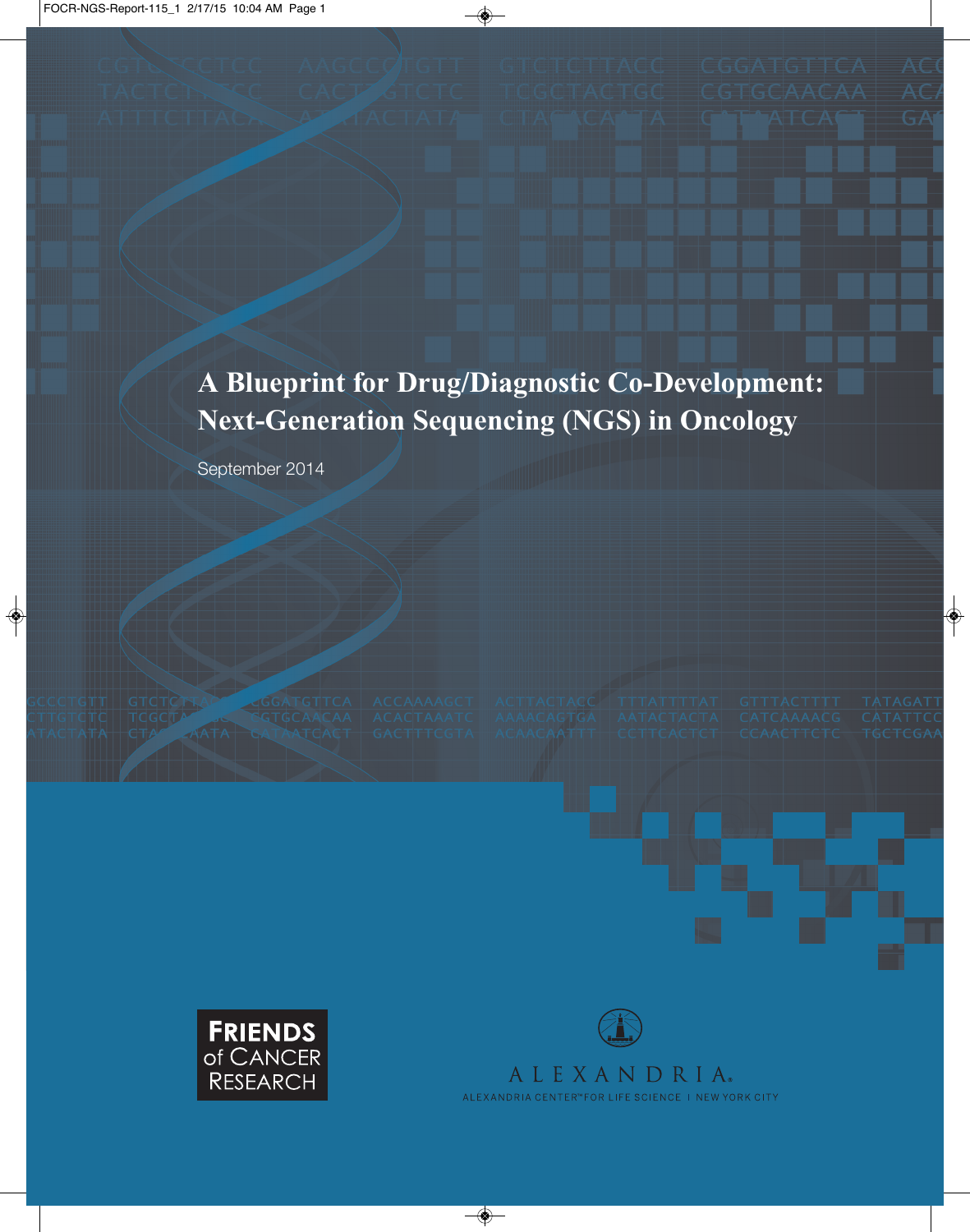## **TABLE OF CONTENTS**

- Introduction
- Challenges
- Glossary of Terms
- Forum Goals
	- Regulatory considerations and strategies for FDA approval of an NGS platform to be used as a companion diagnostic in oncology
	- Optimal performance characteristics and standardization of markers between different NGS tools and transparent reimbursement strategies
	- The potential for a comprehensive NGS tool capable of querying all known "actionable" markers and prognostic genetic markers to serve as a companion diagnostic for all cancer patients in order to streamline development, investigation, regulation and clinical application
- Proposals:
	- Proposal #1: Define a regulatory pathway for cancer panels intended to identify actionable oncogenic alterations that allows flexibility in the appropriate FDA medical device pathway
	- Proposal #2: Approaches for performing validation studies should be based on the types of alterations measured by the assay, rather than every alteration individually
	- Proposal  $\sharp 3$ : Determine the contents of a cancer panel by classifying potential markers based on current utility in clinical care and clinical trials
	- Proposal #4: Promote the standardization of cancer panels through the use of a common set of samples to ensure reproducibility on each platform
	- Proposal #5: Establish a framework for determining the appropriate reference method rather than relying on any single reference method for all studies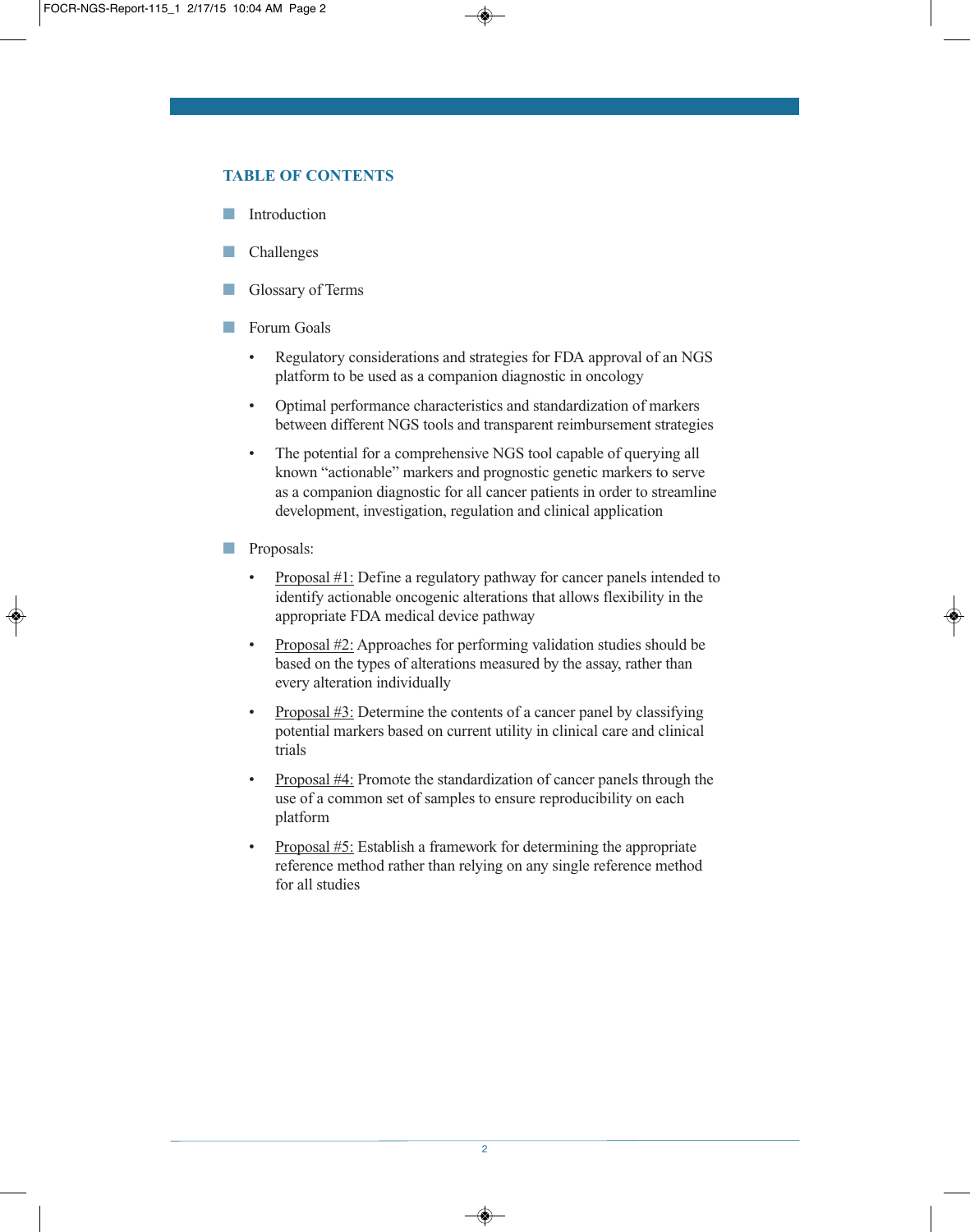## **INTRODUCTION**

There has been rapid improvement and implementation of Next Generation Sequencing (NGS) platforms over the last several years. Despite limited progress with reimbursement for NGS-based cancer panels, they are increasingly being utilized to determine treatment options for oncology patients, thereby suggesting the clinical importance of this new approach. Because of this, it is critical that an appropriate regulatory pathway be developed to ensure these panels are reviewed by the US Food and Drug Administration (FDA) and can be amended via an expeditious review process to enable incorporation of the new marker into clinical practice.

Use of a broad cancer panel is currently being demonstrated in the Lung-MAP<sup>1</sup> clinical trial, where numerous companies have come together to create a multi-drug, multi-arm, biomarker-driven clinical trial for patients with advanced squamous cell lung cancer. Genomic profiling via a comprehensive NGS panel (Foundation One<sup> $m$ </sup>) and a MET IHC assay is used to match patients to one of several different investigational treatments that are designed to target the genomic alterations found to be driving the growth of their cancer. FDA has supported this trial design with creative and rapid approaches to review both the drugs and diagnostic platforms used in the trial. The Lung-MAP trial is expected to provide data that could support FDA approval of both the drug and associated companion diagnostic. In addition to the Lung-MAP trial, other examples of innovative trial designs include initiatives by the CRUK, the WIN Consortium, and NCI-MATCH. These types of trials serve as a paradigm for the approval of an NGS platform and/or assay as a companion diagnostic for multiple therapeutics.

If this new paradigm proves successful, multiple challenges inherent in Companion Diagnostic (CoDx) development today may be overcome, as exemplified in the situations below:

*Example 1:* A pharmaceutical company utilizes a large panel of genomic markers during early stage trials in a molecular subtype of cancer for which there is no approved therapy. These markers are not used for patient selection at this stage. Data is collected for research purposes to evaluate if a marker may be relevant for identifying patients with improved response to the drug. During the analysis, patients with a specific biomarker display a dramatically better response to the drug than patients without the marker. The panel assay that was used during this trial is a laboratory developed test (LDT) and the lab that created the panel test is either not interested or it may not be cost-effective to proceed with a CoDx product. The drug company embarks on a path to develop a simpler PCR based assay to test for the marker. After reviewing multiple proposals from partners, it will take at least 18 months to have an assay ready for the pivotal trial; approximately a 9-month delay compared to the timeline for the drug to be ready. If FDAcleared actionable NGS panels were available, it is possible this type of delay and the need for a switch to a different assay could be avoided.

*Example 2:* Several drug companies are moving forward with products targeted to a specific marker. Each drug company partners with a different diagnostic company to develop an assay. All of the drugs make it through clinical trials, and three separate companion diagnostics with similar, but not congruent, performance characteristics are approved by FDA. Even though each diagnostic product is labeled for use with a specific drug, it is likely that having multiple assays in addition to the already available LDTs will create a confusing situation for both doctors and laboratories. A more standard set of actionable cancer NGS panels may be a way to avoid this situation.

<sup>1</sup> http://www.lung-map.org/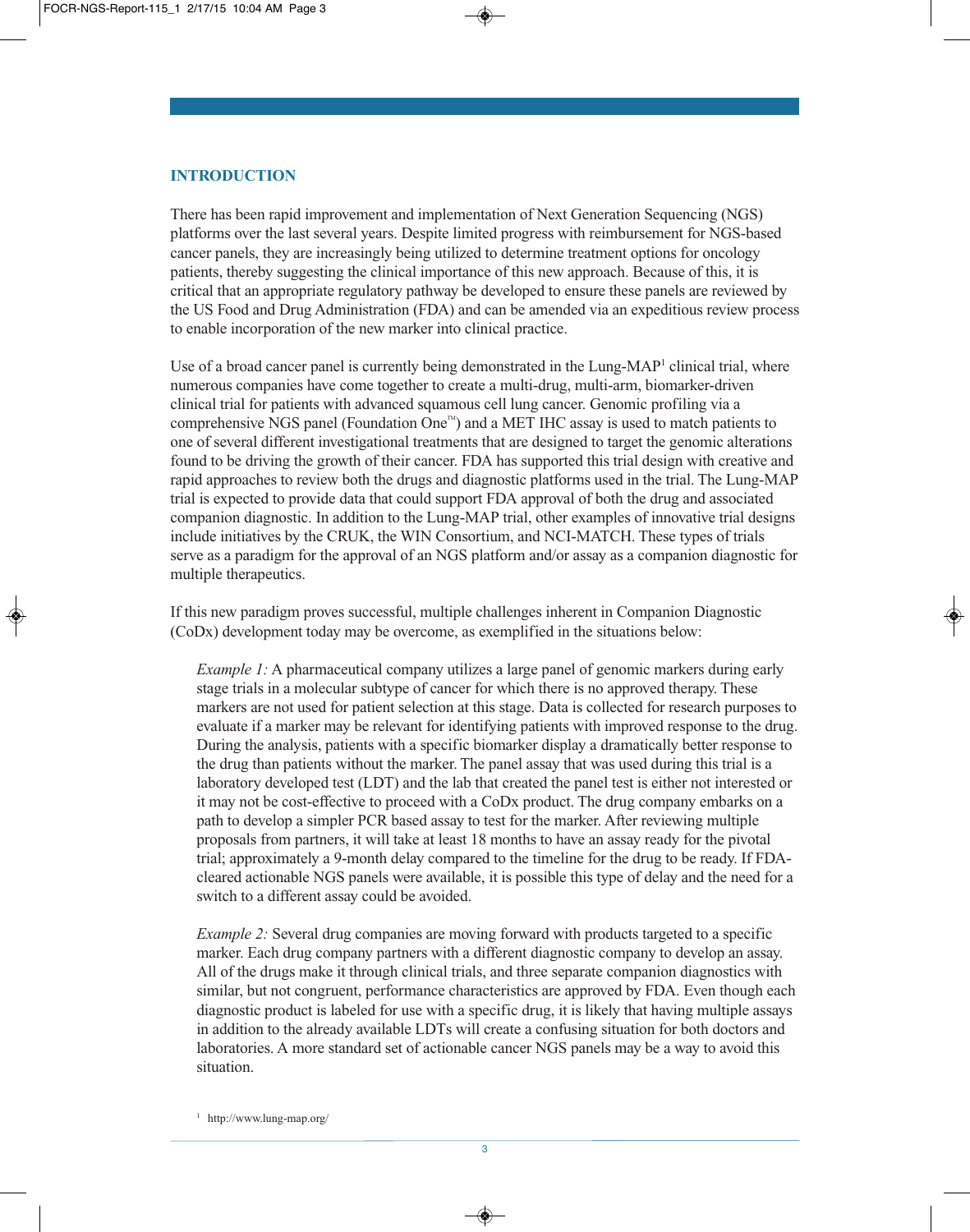*Example 3:* A pharmaceutical company is required to move forward with an in vitro diagnostic (IVD) CoDx to register their product. Upon successful registration and IVD product launch, multiple LDTs appear on the market combining these same markers into multi-analyte panels. Hospitals and academic centers will use the most cost effective test and have incentives to offer such capabilities internally. Even though a specific drug label might state that the drug must be used with an FDA-approved test, the increased use of NGS panels across centers in the US may lead to use of targeted agents in patients identified with these non-standard tests that may or may not identify the same population for whom the drug product was approved and may not have the same (predictive) clinical utility as the FDA-approved test.

*Example 4:* In the context of increasing adoption of NGS in the community, a patient's tumor may be profiled at any time in the disease course, such as at diagnosis. Future medical need and treatment decisions for that individual at relapse may be called for with existing or novel targeted therapies guided by the presence of a specific biomarker but no current tissue is accessible. Having the past genetic profile based on a FDA-cleared actionable panel would provide higher confidence information for the treating physician.

# **Challenges**

Currently, all of the marketed oncology panels have been developed by laboratories and validated pursuant to the CLIA regulations as  $LDTs - i.e.,$  no FDA clearance or approval, though moving forward, FDA oversight may be required in a risk-based fashion<sup>2</sup>. Given the rapid pace of drug development that relies on accurate identification of molecular markers to determine whether a drug is appropriate for a particular patient, the current one drug/one test paradigm is inefficient and unlikely to be acceptable in the clinic for much longer. The current challenges in this area include:

- Independent development of each oncology panel by separate organizations with little or no standardization of markers or performance characteristics between the tests leading to heterogeneous patient selection within defined marker sets
- Different orthogonal reference methods for validation exist for each test making it difficult to draw comparisons even when looking at two sets of validation data side-by-side
- Unclear process for determining the appropriate reference standards. FDA tends to prefer bidirectional Sanger sequencing as a gold standard (although exceptions exist) but given that new technologies may be more sensitive than bi-directional Sanger sequencing an updated process for selecting reference standards needs to be agreed upon
- Unpublished validation data
- Lack of proficiency test guidance for NGS panels
- Heterogeneity in the quantity and quality of the biopsy material available to support the onetest/one-drug model
- Accurate determination of the fraction of malignant cells in input DNA over the total of malignant and non-malignant nucleated cells. Currently, this is achieved by a pathology estimate and may be inadequately accounted for in the context of somatic mutation analysis and validation by NGS

<sup>2</sup> http://www.fda.gov/downloads/MedicalDevices/DeviceRegulationandGuidance/GuidanceDocuments/UCM262327.pdf

4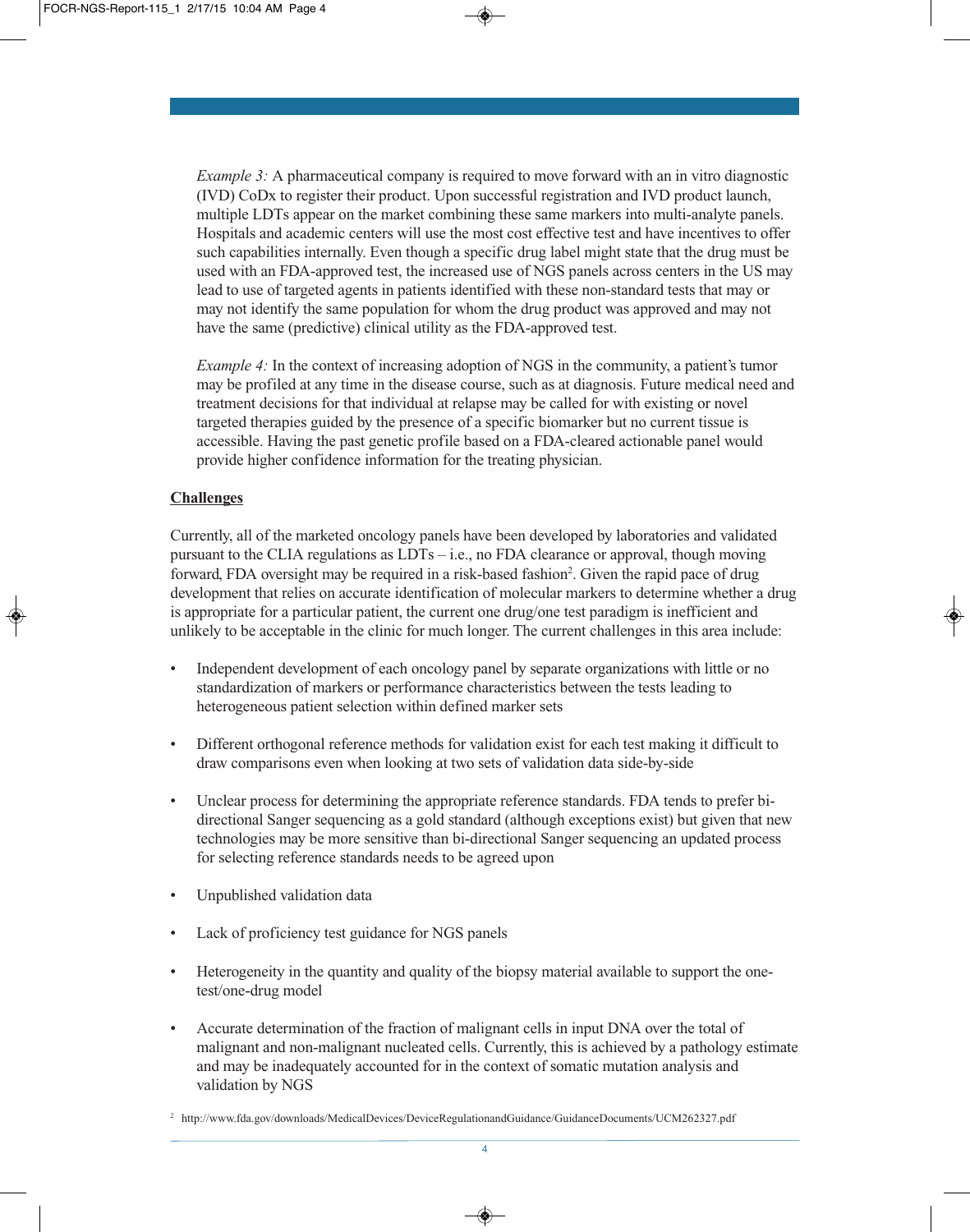- Different underlying platform technologies that have individual strengths and weakness
- "Equal" regulatory consideration given to all oncology markers, in that all are assumed to need a PMA when used in the context of determining treatment (applies to predictive and prognostic markers)
- Reimbursement challenges will remain until standardization of panel content and agreed upon approaches for demonstrating performance are established (i.e. payment for select biomarkers on a panel based on levels of clinical utility)
- Need for the ability to update panels with newly relevant content

A community-wide approach to address these challenges is what brings us together to discuss how to best move towards agreement on regulatory pathways, promoting and implementing standardization of panel content and performance protocols, and reimbursement decisions to ensure patients are receiving accurate, consistent results no matter which oncology panel is utilized. The NGS Working Group, comprised of representatives from the academic, drug development, and government sectors, would like to focus on five proposals that take steps to address these challenges and facilitate development and use of cancer panels. These proposals are related to the following goals to identify existing challenges and opportunities to optimize processes associated with:

# **Forum Goals**

- Regulatory considerations and strategies for FDA approval of an NGS platform to be used as a companion diagnostic in oncology
- Optimal performance characteristics and standardization of markers between different NGS tools and transparent reimbursement strategies
- The potential for a comprehensive NGS tool capable of querying all known "actionable" markers and prognostic genetic markers to serve as a CoDx for all cancer patients in order to streamline development, investigation, regulation and clinical application

## **Glossary of Terms**

The following key terms were defined by the participants of this working group, in the context of this document:

*Actionable Marker:* Documented alterations with supporting data that allow for a benefit-risk assessment of treatment choice, linking the patient to a FDA approved drug, on- or off-label, a drug in the investigational phase of development, or an established prognostic outcome. Some markers may be specific (e.g., BRAF V600E), while others may represent a functional group (e.g., alterations in Exon 19 of the EGFR gene). For the purposes of this paper, the focus was on targeted sequencing only (i.e., no consideration of whole genome or whole exome sequencing; thus, incidental findings were not considered in this paper).

*Cancer Panel:* Panels are a comprehensive (i.e., point mutations, deletions, amplifications, fusions) selection of multi-marker gene assays of cancer driver alterations as opposed to traditional single-marker assays.

# 5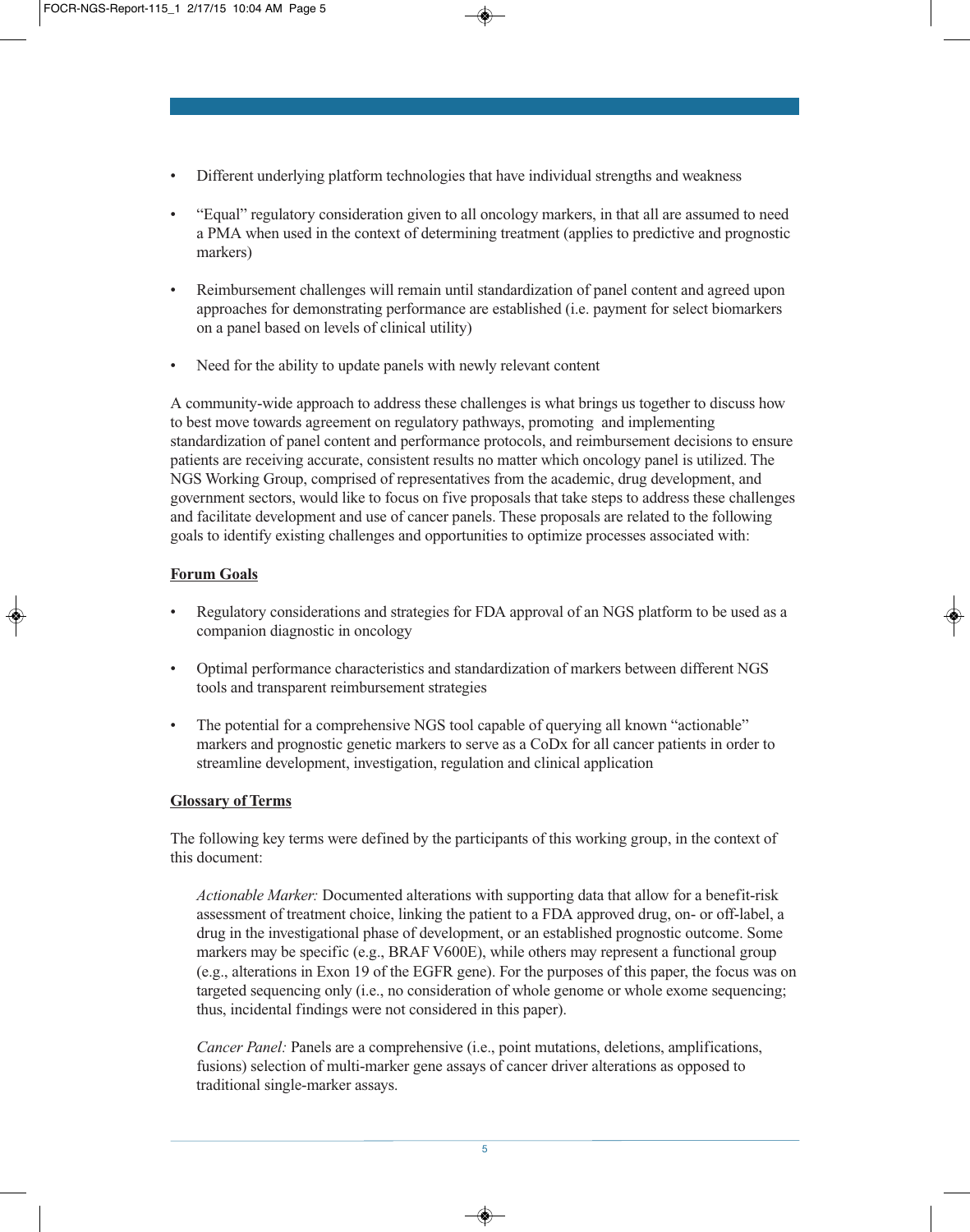*Standardization:* This working group seeks to define 'what to measure' and not the degree to or performance of the measurements (i.e., level of sensitivity). In other words, standardization in the context of this paper is only agreement on the nature of markers and the performance characteristics of assays to be evaluated on those markers, not a prescribed performance level an assay must attain. The working group has provided suggestions about how to determine appropriate reference standards so that performance may be appropriately assessed.

To date, two panels have been developed for actionable genetic panels in other therapeutic areas. The existing panels may serve as useful models in considering the development of an actionable cancer panel:

## 1) **Cystic Fibrosis (CF) panels**

This approach would be similar to the development of molecular assays currently used in the diagnosis and management of cystic fibrosis (CF products utilize a common set of markers as defined by the American College of Medical Genetics and Genomics and American College of Obstetricians and Gynecologists). Although CF testing may in some cases drive therapeutic choices, the information from genetic testing, stored in the patient's medical record, is used more broadly by physicians when treating a patient. Given the existence of FDA cleared CF panels, drug approval targeted to a specific CF genetic marker (Vertex's Kalydeco) did not require the approval of an additional companion diagnostic. Further, this exemption is relevant in that analytical studies for 510(k) cleared CF genetic panels have included the use of contrived specimens to evaluate performance for rare mutations. Since a similar situation is emerging in oncology (i.e., standard of care including testing for a variety of genetic markers and the need for creative approach to analytical testing) it seems appropriate to consider whether this model could be adapted for oncology, particularly when considering rare tumor types or subpopulations.

## 2) **Microbiology panels**

Another existing paradigm to consider when discussing regulatory pathways for a molecular oncology panel is microbiology pathogen panels. Non-molecular panels of products for identification of various organisms are currently regulated as Class I exempt products. If information regarding drug resistance of any of these organisms is offered, the classification of the product moves to Class II and requires a  $510(k)$ . In addition, microbiology panels based on molecular technology have been cleared via the 510(k) pathway. This model can be extended even to consider which organisms in microbiology need to have more rigorous regulatory pathways. Pathogens that can cause significant disease are regulated as Class III, PMA devices. Class III microbiology targets include HIV, HBV and HCV. It may be possible to extend this existing risk-based approach to oncology targets in that markers for efficacy of drugs may be appropriate to regulate differently than those associated with safety of particular compounds. In addition, more novel approaches such as algorithms designed to choose a particular drug may also be regulated at a higher level on a case-by-case basis. It's interesting to note that at one point microbiology identification panels were regulated as Class III medical devices but were down classified as the technology and use of these panels became standard.

In addition to these two models, the working group would like to draw attention to the intended use of the Qiagen *therascreen* EGFR assay<sup>3</sup>. This approval highlights a creative approach for an assay that has shown clinical utility for multiple mutation classes, and has content that has been analytically demonstrated, but importantly has not been demonstrated to have clinical utility for every mutation. This will be an important precedent to consider in the context of the proposals in this paper.

<sup>3</sup> http://www.fda.gov/MedicalDevices/ProductsandMedicalProcedures/InVitroDiagnostics/ucm301431.htm

6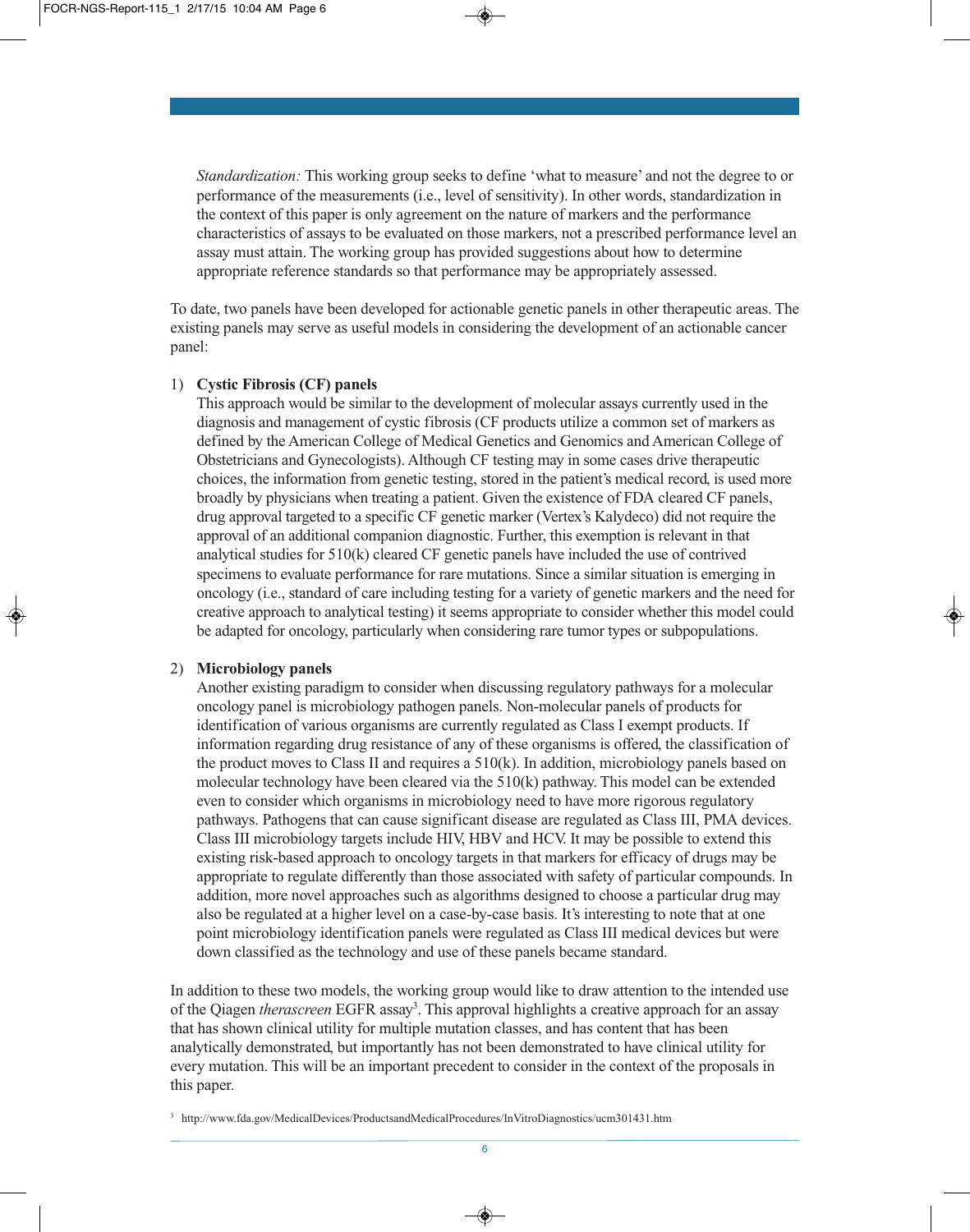*The therascreen EGFR RGQ PCR Kit is a real-time PCR test for the qualitative detection of exon 19 deletions and exon 21 (L858R) substitution mutations of the epidermal growth factor receptor (EGFR) gene in DNA derived from formalin-fixed paraffin-embedded (FFPE) nonsmall cell lung cancer (NSCLC) tumor tissue. The test is intended to be used to select patients with NSCLC for whom GILOTRIF (afatinib), an EGFR tyrosine kinase inhibitor (TKI), is indicated. Safety and efficacy of GILOTRIF (afatinib) have not been established in patients whose tumors have L861Q, G719X, S7681, exon 20 insertions, and T790M mutations, which are also detected by the therascreen EGFR RGQ PCR Kit.* 

## **Proposals**

**1. Proposal:** Define a regulatory pathway for cancer panels intended to identify actionable oncogenic alterations that allows flexibility in the appropriate FDA medical device pathway. Such a pathway could be based on risk classification of different panel components and use the PMA and the 510(k) route depending on the specific marker.

Molecular markers are utilized in a variety of ways, not just for directing specific treatments. As noted above, cancer panels are very quickly gaining adoption in the care for oncology patients, especially within the largest academic cancer centers. As a result, it is critical that an appropriate regulatory pathway be made available to ensure FDA reviews these panels. The NGS Working Group encourages discussion on whether pathways other than Class III PMA are possible (i.e., Class II,  $510(k)$  pathway), such that drug approval based on a class II marker could use the  $510(k)$  route, while that based on a class III marker could use the PMA route. Risk determination for individual markers on a panel could be established based on the classification system defined in proposal 3 with 'Known Actionable' markers being classified as class III while 'Likely Actionable' and 'Investigational' and prognostic classified as class II. This approach would enable a platform to be supported by multiple regulatory pathways.

Any regulatory proposal also needs to address and mitigate the risk of a wrong test result that does not accurately predict the response to a therapeutic. The NGS Working Group would like to suggest that an appropriate data set that includes a high level of accuracy testing (testing against a reference method, see proposal #5) could adequately address this concern. Of course, certain genomic alterations may require more rigorous review particularly when they are known to be related to safe and effective use of particular treatments. Within this proposal, the working group recognizes there may be exceptions to any broad policy decision on the regulation of genomic oncology panels.

For example, if a drug was targeted against a marker not on the panel then a separate companion diagnostic clearance or approval would need to be sought and classification would be decided based on intended use of the marker. The working group proposes that panel content could be driven by an international public body that would have an unbiased approach to determining panel content and have the appropriate scientific expertise. It will be critical to also include pharmaceutical companies in these discussions as much of the biological significance of markers will be based on work performed as part of drug development efforts. Finally, ensuring that payers are included in the discussion will be important to ensure commercial viability of the approach.

A proposed intended use for such a product could be as follows: The standardized molecular panel is intended for use in identifying specific molecular alterations known to be involved in cancer development and progression as well as known targets for oncology drug development. These

7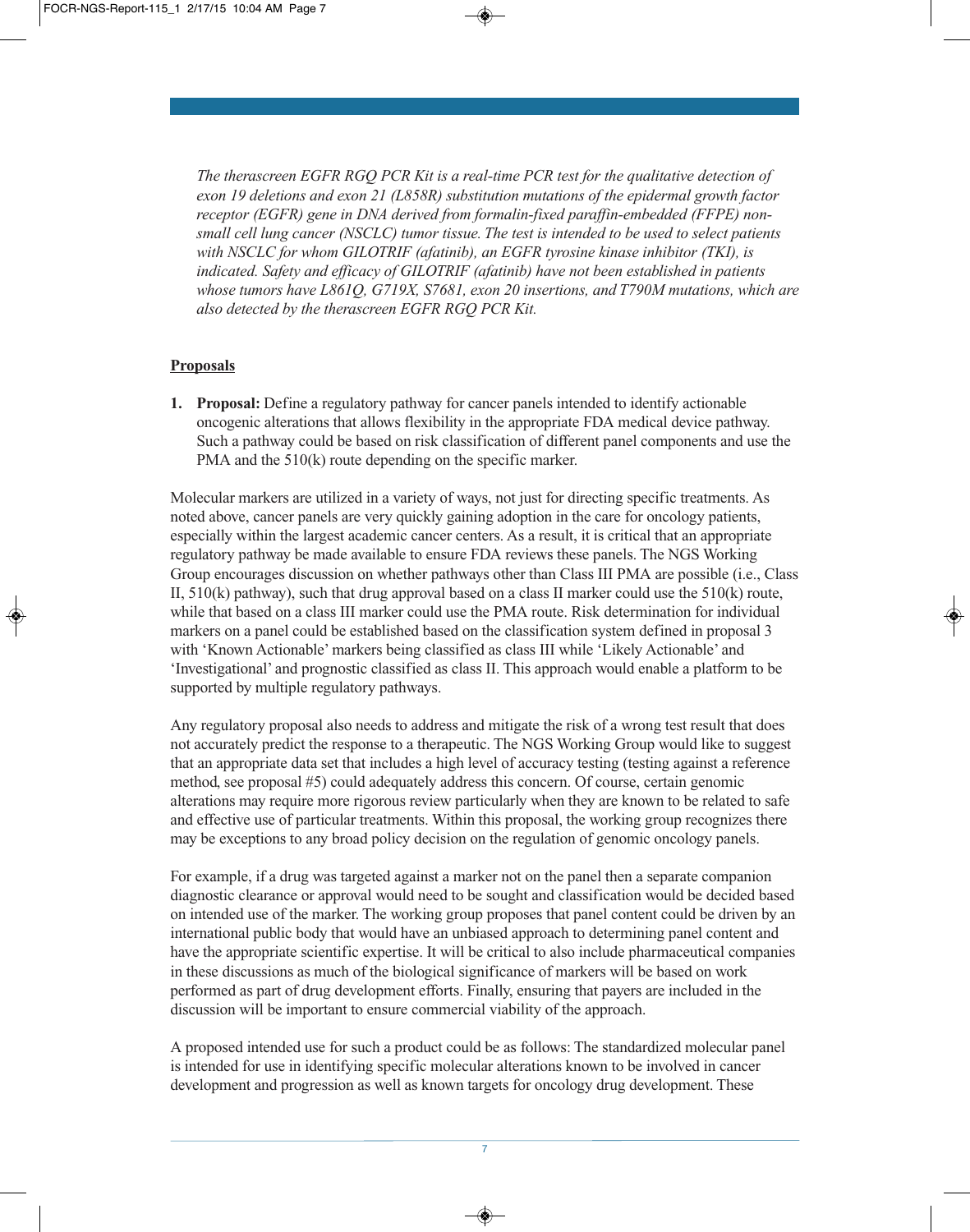molecular alterations could be used as evidence for clinical study enrollment, if suitable regulatory requirements are met. Molecular alterations that have been cleared or approved to inform specific patient therapeutic treatment can be used for their defined purpose.

One final issue to consider in the development of a regulatory pathway for an FDA cleared or approved cancer panel are the ongoing improvements in technology and changes in content. FDAcleared panels may quickly become obsolete based on the rapid evolution and discovery in the oncology field. Identifying a mechanism for ensuring rapid inclusion of new markers, performance data for genomic alterations, and updates to assay performance are also needed. One such approach could be allowing new markers designated for clinical trial use only to be added via the 30-Day Notice PMA Supplement process (would require changes to current guidance) or via a new 510(k) should a Class II risk designation be appropriate.

#### **Questions for Discussion for Proposal #1:**

- a. Which type of organization or professional society could make recommendations on an actionable panel?
- b. Could markers without a specific oncology drug listed in its intended use be considered under lower classification (i.e., Class II, 510(k)) than current companion diagnostics? Is it appropriate to consider higher classifications for some markers based on intended use (i.e., efficacy vs. safety)? What risks need to be mitigated in order to consider a 510(k) pathway?
- c. Some companion diagnostics have already been approved. Is there a way to bridge the content from the approved CoDx assays onto an NGS panel? Can FDA comment on the nature of the bridging study expectations in the light of it being improbable that complete sets of samples from clinical trials will be available to support bridging studies? Should industry rely on previous approvals for 'me-too' HER2 assays as examples?
- d. Should a company 'bridge' the 'me-too' PMA/510(k) content to an NGS panel; could the NGS panel that includes those markers be considered the reference standard moving forward? How could such a panel be adapted for clinical practice?
- e. What would the data set be to support an intended use for a non-drug specific companion diagnostic? Would analytical validation be sufficient or would clinical samples be required?
- f. What strategies could be considered for handling the mass storage of patient NGS data? How long would/should this data be stored?
- g. FDA recently issued the draft guidance: *Expedited Access for Premarket Approval Medical Devices intended for Unmet Medical Need for Life Threatening or irreversibly Debilitating Disease or Conditions – Draft Guidance for Industry and Food and Drug Administration Staff <sup>4</sup> .* Could this guidance be applied to an Actionable Cancer Panel? Could the following be applied to an application for an actionable cancer panel (from Section (3) of the guidance document):
	- i. Use of banked samples from previously performed prospective studies.
	- ii. Use of literature to support clinical validity?
	- iii. Use of contrived samples in some cases?

<sup>4</sup> http://www.fda.gov/MedicalDevices/DeviceRegulationandGuidance/GuidanceDocuments/ucm393879.htm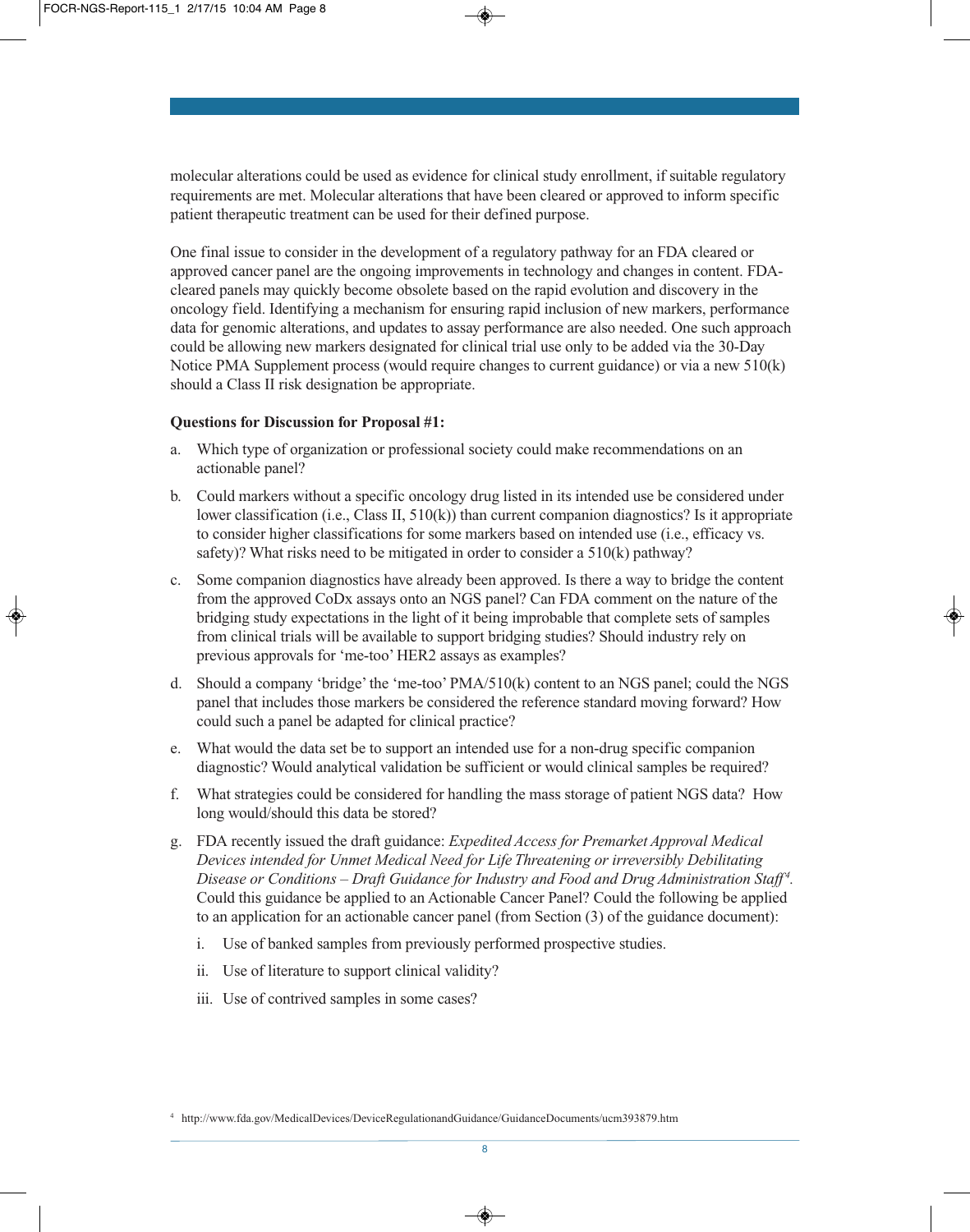**2. Proposal:** Approaches for performing validation studies should be based on the types of alterations measured by the assay, rather than every alteration individually.

Office of IVDs and Radiological Products (OIR) has been innovative in the approach to analytical studies for multiplex microbiology panels in the hope of decreasing the analytical study requirements while ensuring the safety of multiplex molecular diagnostic panels. The FDA guidance document: Draft Guidance for Industry and Food and Drug Administration Staff - Highly Multiplexed Microbiological/Medical Countermeasure In Vitro Nucleic Acid Based Diagnostic Devices<sup>5</sup> may be an appropriate reference to consider when determining the analytical requirements for a multiplex cancer panel. In addition, it is important to consider the approach taken in the recent Illumina MiSeqDx clearance of comparing to well-characterized composite reference information derived from the combination of multiple sequencing methodologies, publicly available data, and hereditary information.

The concept of classifying specific types of genomic alterations and performing analytical studies based on those classifications may also be important to consider, given that reference specimens bearing all possible genomic alterations do not exist. For example, it may be appropriate for a multiplex assay that has numerous point mutations to perform studies for point mutations generally, if the various factors that may affect assay performance (such as sequence context) are addressed in the experimental design.

Finally, FDA has historically required some level of validation from the tissue type at which the assay is directed (i.e., lung cancer biopsy if the intended use of the product is for identification of patients for a lung cancer drug) or from blood. While this strategy provides a high degree of assurance of assay performance within each tissue, it may be more important for protein and RNA based assays, rather than for DNA, which is generally less variable. To provide greater flexibility, most NGS validation activities should begin with DNA as the starting specimen rather than the original tissue source, complemented by studies with defined reagents/kits demonstrating reliable DNA extraction across tissue types. Several ongoing or planned studies, including The Cancer Genome Atlas and NCI's MATCH Trial, will add support for reliable DNA retrieval and NGS assay performance from many varieties of tissues.

# **Questions for Discussion for Proposal #2:**

- a. What analytical requirements should be considered for an actionable cancer panel?
- b. What flexibilities in the level of validation can be adapted for NGS?
- c. If an interested group were willing to do a study that examined thoroughly the issue of whether the tissue type effects DNA extraction with defined sets of reagents/kits (i.e., are there known interfering substances in some tumor types that require validation from tissue; across various types of tumors - i.e., breast biopsy, lung biopsy, etc.) could FDA utilize this general study to potentially decrease the validation requirements? Or would this sort of study be required for each specific platform?
- d. The handling of massive datasets and developing tools to check and assure sequence quality, conduct sequence alignment and assembly, and biologically interpret and draw inferences from the data remains increasingly important to the implementation of NGS. In establishing performance validation, what requirements are critical to establish data management standards?
- e. What requirements should be established specimen pre-analytics (i.e., including tumor cell enrichment)?
- f. As other technologies (i.e., whole exome sequencing) are adapted for clinical use, can the definition of a cancer panel be adapted to incorporate a broader genetic assessment?
- <sup>5</sup> http://www.fda.gov/MedicalDevices/DeviceRegulationandGuidance/GuidanceDocuments/ucm327293.htm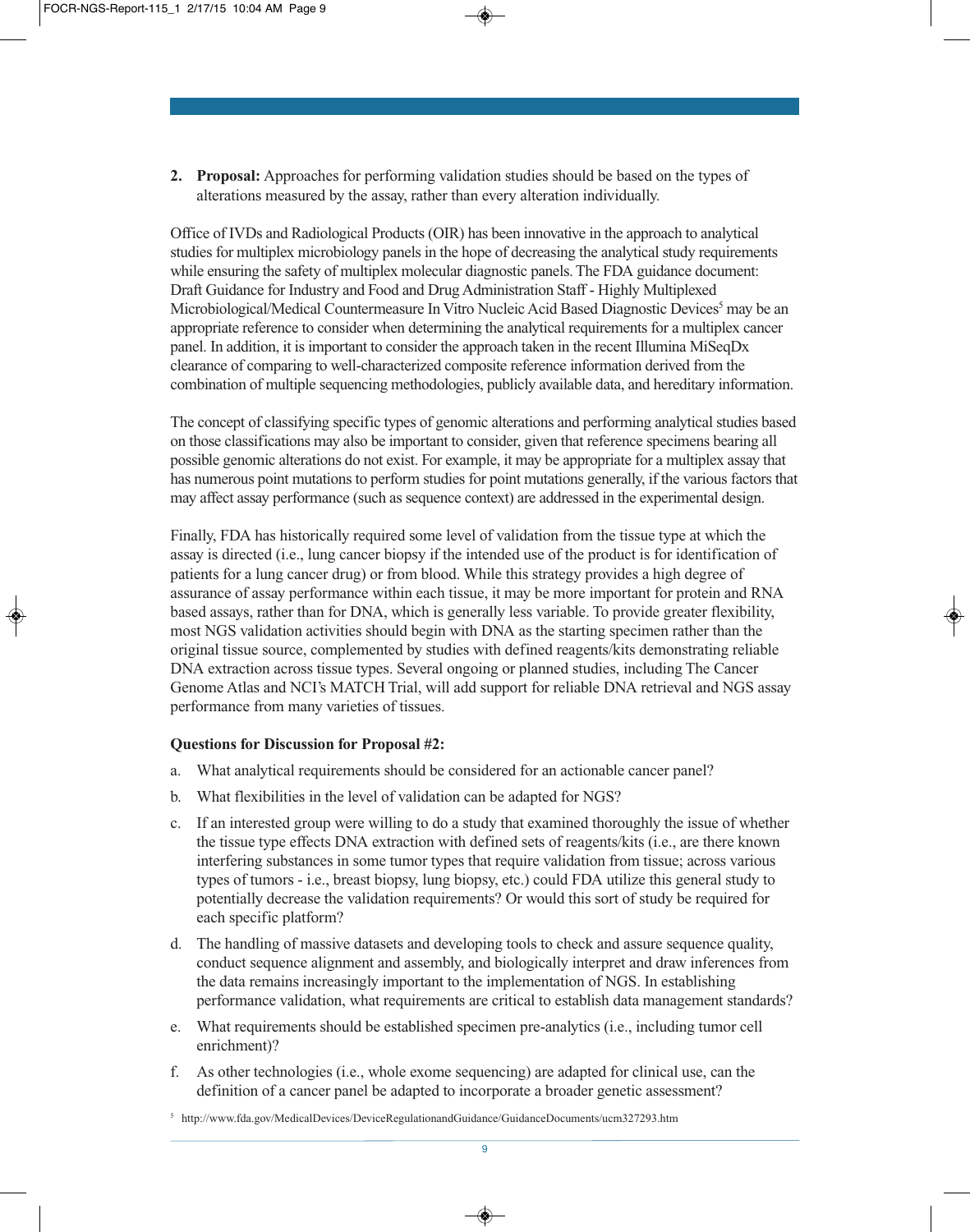**3. Proposal:** Determine the contents of a cancer panel by classifying potential markers based on current utility in clinical care and clinical trials and peer-reviewed publications as well as recognized clinical guidelines. Similar to the CF example above, draw upon various sources to determine the recommended marker set for an actionable cancer panel.

Rather than attempting to create a specific panel for this paper since there are a variety of groups already working on this issue, the NGS Working Group preparing this paper would like to suggest a process to determining the contents of an actionable cancer panel.

The first step is to choose a way to classify various genomic alterations per cancer type. For example, one approach could be to create four buckets: Known Actionable, Likely Actionable, Investigational (i.e., reasonable hypotheses for significance) and Unknown Significance (may be biologically relevant but no known clinical hypothesis at the time of categorization). Note: markers of unknown significance may not be included on an actionable cancer product but are important to consider during the classification process. It is also an important discussion as to whether markers of unknown significance should be included on a panel but not reported until significance has been determined.

As noted above in the Qiagen EGFR test, approaches that allow for reporting for many markers, even those without demonstrated clinical utility will be important to provide comprehensive information to physicians. Markers would be placed into the appropriate buckets based on the amount of literature available. Only markers which fall into the Known, Likely Actionable and Investigational buckets could be reported on the panel. As markers moved from the Unknown category into either of the other two categories, they would be eligible to move onto the actionable cancer panel products.

The NGS Working Group further proposes that this list should be modified at least annually. The process for reclassifying a marker should be similar to the original classification process. Performance standards for each marker or group of markers will need to be established. Performance for FDA cleared or approved panels will be publically available and the NGS Working Group encourages each CLIA lab to also publish performance data for its LDTs so that comparisons of all cancer panels, regardless of where it was developed, can be generated. The NGS Working Group would also like to encourage reimbursement organizations to require publication of this data as well.

#### **Questions for Discussion for Proposal #3:**

- a. Is it desirable to have a single list of markers to measure for the entire industry?
- b. How should performance standards for each marker or group of markers be established?
- c. Should markers be stratified/tiered based on level of evidence and tumor type to guide their inclusion in a panel (i.e. availability of clinical data; biologically relevant versus exploratory)?
- d. Can a panel accommodate complex use of the data? For example, if one wanted to use a gene panel to "score" tumor mutation burden?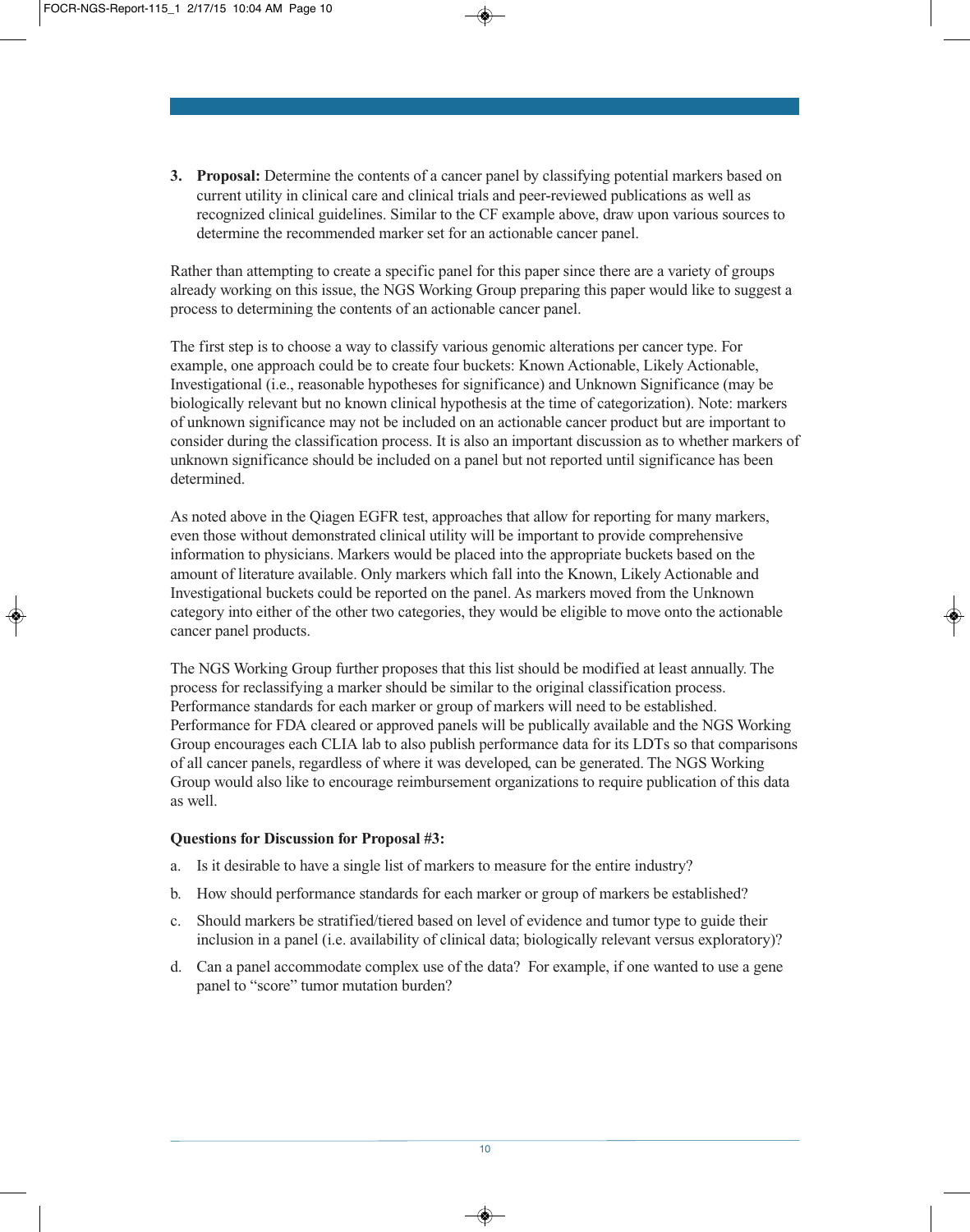**4. Proposal:** Promote the standardization of cancer panels through the development and use of a common set of samples to ensure reproducibility on each platform.

For all assays whether they are FDA cleared/approved or LDTs not subject to clearance or approval, we propose that a common set of samples be prepared which test various types of mutations (i.e., insertion/deletions, mutations, rearrangements, etc.) to ensure data is available to show performance of each platform. More specifically, the minimum performance isn't mandated, rather, the NGS Working Group encourages transparency of the data so that decisions on the appropriate product to use can be made based on data.

One of the challenging issues with developing panels of standardized materials is determining how they will eventually be replenished. Since a standardization panel, based on well-characterized tissue specimens, would be challenging to prepare and replenish, an approach of creating mock specimens should be considered.

## **Questions for Discussion for Proposal #4:**

- a. Which international organization or group would prepare such samples? How should the work that is currently being performed by NIST and NCI be considered for this proposal?
- b. How could access to such a sample set be guaranteed?
- c. Could this type of standardization of assays result in more standard reimbursement? Does having a particular set of data make it easier for the reimbursement bodies to make decisions? Could the results of the proficiency testing be made publicly available?
- **5. Proposal:** Establish a framework for determining the appropriate reference method rather than relying on any single reference method for all studies.

Central to all of the discussions in this paper is finding agreement on an appropriate reference method as well as determining what approach should be taken when a reference method is not available.

*Note:* A distinction is made between reference methods and methods that are utilized to resolve discordant results between the original assay result and the reference method. Whether a method can be called a reference method or a discordant resolution method depends on how the analysis is performed. If all samples are tested a priori on two methods then both may be considered reference methods. However, if a third method is utilized but only discordant samples are tested than that method is not considered a reference method.

As noted above, each of the current panels have used different orthogonal reference methods in an attempt to ensure 'truth' is reported. OIR has traditionally requested bi-directional Sanger sequencing as the preferred reference method even though it is becoming more often less sensitive than other methods including PCR and NGS. Please see the following table of recent FDA approved CoDx products and the use of reference and discordant resolution methods:

11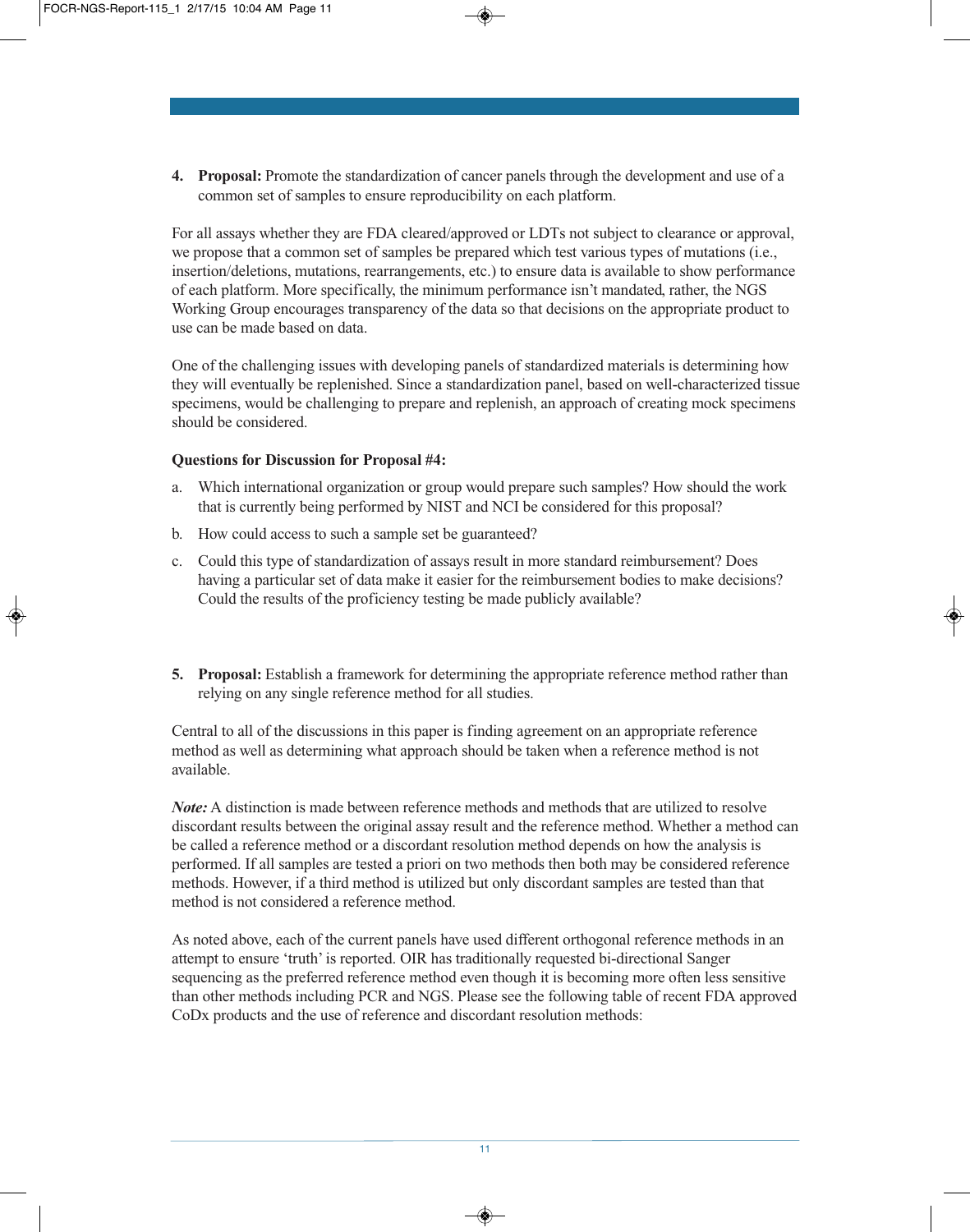| <b>Product Name</b> | <b>Sample Type</b>   | <b>Reference Method for</b><br><b>Accuracy Study</b>                   | <b>Discordant Method</b>                                |
|---------------------|----------------------|------------------------------------------------------------------------|---------------------------------------------------------|
| <b>Roche BRAF</b>   | <b>FFPE Melanoma</b> | Sanger sequencing                                                      | % mutation determined by<br>alternate sequencing method |
| <b>bMX BRAF</b>     | FFPE Melanoma        | Sanger sequencing                                                      | <b>NA</b>                                               |
| <b>Qiagen EGFR</b>  | <b>FFPE NSCLC</b>    | Sanger sequencing                                                      | <b>NA</b>                                               |
| <b>Roche EGFR</b>   | <b>FFPE NSCLC</b>    | Sanger sequencing and<br><b>Massively Parallel</b><br>Sequencing (MPS) | <b>NA</b>                                               |
| <b>Qiagen KRAS</b>  | <b>FFPE CRC</b>      | Sanger sequencing                                                      | <b>NA</b>                                               |

The following data summaries from the Roche EGFR PMA demonstrate that where methods in addition to bi-directional Sanger sequencing are used it is obvious that more sensitive reference methods are already necessary and as NGS assays continue to improve will become more important.

*Roche cobas EGFR Mutation Test; PMA Summary P120019 (pages 7 and 8) A total of 406 samples with valid cobas test and Sanger sequencing results were included in the agreement analysis. The agreement analysis between the cobas® EGFR Mutation Test results and Sanger sequencing results for the detection of the EGFR mutation demonstrated a PPA of 96.6%, a NPA of 88.3%, and an OPA of 90.6%. The PPA, NPA, and OPA in the detection of exon 19 deletion mutations were all greater than 92%. The PPA, NPA, and OPA in the detection of L858R mutations compared were all greater than 95%.*

*A total of 408 samples with valid cobas test and MPS results were included in the agreement analysis. The agreement analysis between the cobas® EGFR Mutation Test results and MPS sequencing results for the detection of the EGFR mutation demonstrated a PPA of 94.0%, a NPA of 97.7%, and an OPA of 96.3%. The PPA, NPA, and OPA in the detection of exon 19 deletion mutations were all greater than 95%. The PPA, NPA, and OPA in the detection of L858R mutations were all greater than 90%.*

Rather than trying to agree upon a single reference method or simply creating bi-directional Sanger sequencing as a standard, the NGS Working Group proposes examining the following questions for agreeing on an appropriate method:

# **Proposed Reference Method Decision Questions**

• *What is the analyte being measured?*

Assays measuring the same analyte are more attractive reference methods. For example, while FISH as a measure of amplification may be appropriate as a reference method for NGS copy number determination, IHC may be less desirable as only the protein consequences of the alteration are measured. For quantitative analyses, quantitative reference methods such as PCR, FISH, or another comparative array method may be attractive.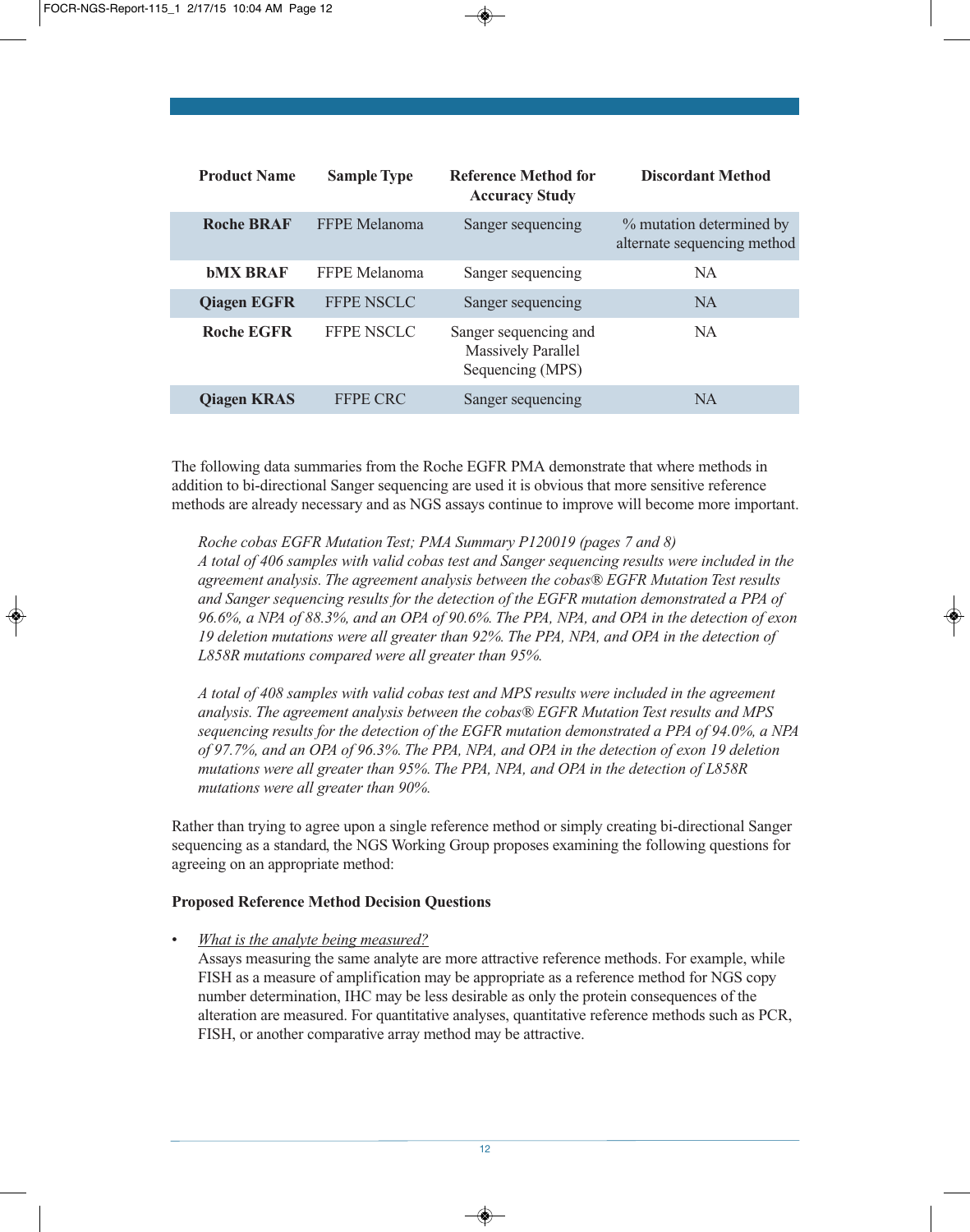- *What is the sensitivity of the NGS assay system relative to proposed reference method?* To verify the positive predictive value (PPV) of NGS findings, only reference methods with comparable sensitivity may be used. For example, if the NGS assay has sensitivity down to the 5% minor allele level, bi-directional Sanger sequencing, with sensitivity at a much higher level cannot be used as a confirmatory assay. On the other hand, if in this example the analytical validation experiment seeks to establish NGS detection of variants previously observed using bidirectional sequencing (i.e. establishing the sensitivity of the NGS assay to at least the bi-directional level), the use of bi-directional Sanger sequencing as a reference method may be appropriate.
- *What is the regulatory status of the proposed reference method?* If a proposed reference method meeting the criteria above has previously been reviewed and cleared by FDA, this method should be used. However, if no FDA approved reference method is available with the appropriate performance characteristics, other reference methods may be considered, provided that sufficient information is provided to FDA.
- *What if no absolute reference method available?* There are examples to draw from in this situation:
	- 1) Use of composite data:
		- a. The Illumina MiSeq clearance to well-characterized composite reference information derived from the combination of multiple sequencing methodologies, publicly available data, and hereditary information.
		- b. Comparison and presentation of data from multiple sources as in the Affymetrix CytoScan clearance. Comparison against a next generation sequencing method is presented in addition to comparison of historical IHC/FISH data and clinical performance data.
	- 2) Reliance on the demonstration of reproducibility and precision (rather than accuracy) as has been done with IHC CoDx assays

## **Questions for Discussion for Proposal #5:**

- a. What principles should be applied in the selection of an appropriate reference method?
- b. Under what circumstances can composite data serve as the reference method? What properties of composite data are required to serve as a reference method?
- c. Under what circumstances can the reference method requirement be waived?
- d. On the issue of sensitivity, what mechanism is appropriate to demonstrate the Limit of Detection (LOD) of NGS panels?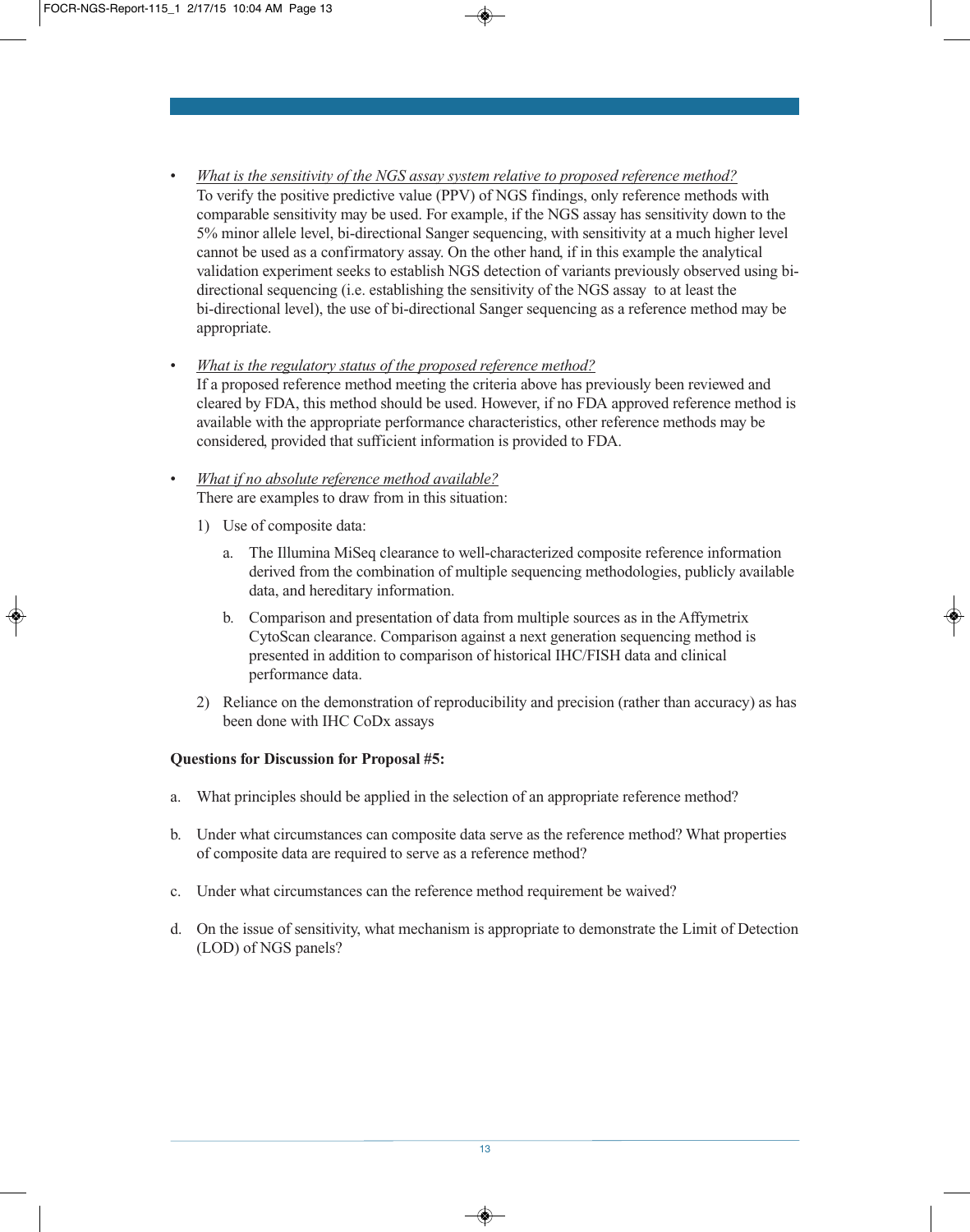# **Current FDA Device Classification<sup>6</sup> Reference guide:**

# *Investigational device exemption (IDE)*

An IDE allows the investigational device to be used in a clinical study in order to collect safety and effectiveness data required to support a Premarket Approval (PMA) application or a Premarket Notification 510(k) submission to FDA. Clinical studies with devices of significant risk must be approved by FDA and by an Institutional Review Board (IRB) before the study can begin. Studies with devices of non-significant risk must be approved by the IRB only before the study can begin.

Devices classified as Class I or II, and if it is not exempt, a 510k will be required for marketing. Classification is risk based, that is, the risk the device poses to the patient and/or the user is a major factor in the class it is assigned. Class I includes devices with the lowest risk and Class III includes those with the greatest risk.

- Class I devices are deemed to be low risk and are therefore subject to the least regulatory controls.
- Class II devices are higher risk devices than Class I and require greater regulatory controls to provide reasonable assurance of the device's safety and effectiveness.
- Class III devices are those that support or sustain human life, are of substantial importance in preventing impairment of human health, or which present a potential, unreasonable risk of illness or injury.

# *Premarket approval (PMA)*

Products requiring PMAs are Class III devices that pose a significant risk of illness or injury, or devices found not substantially equivalent to Class I and II predicates (although some may go through a de novo process)

## *Premarket notification 510(k)*

A 510(k) is a premarket submission made to FDA to demonstrate that the device to be marketed is at least as safe and effective, that is, substantially equivalent, to a legally marketed device that is not subject to PMA.

- Same intended use
- Same technology or new technology that does not raise new questions of safety and effectiveness

Data required to support substantial equivalence varies significantly depending on the type of device; it may or may not require clinical trials. CLIA (applicable to IVDs)

• CLIA refers to the Clinical Laboratory Improvement Amendments of 1988, which establishes quality standards for laboratory testing. CMS assumes primary responsibility for regulation under CLIA.

<sup>6</sup> http://www.fda.gov/medicaldevices/deviceregulationandguidance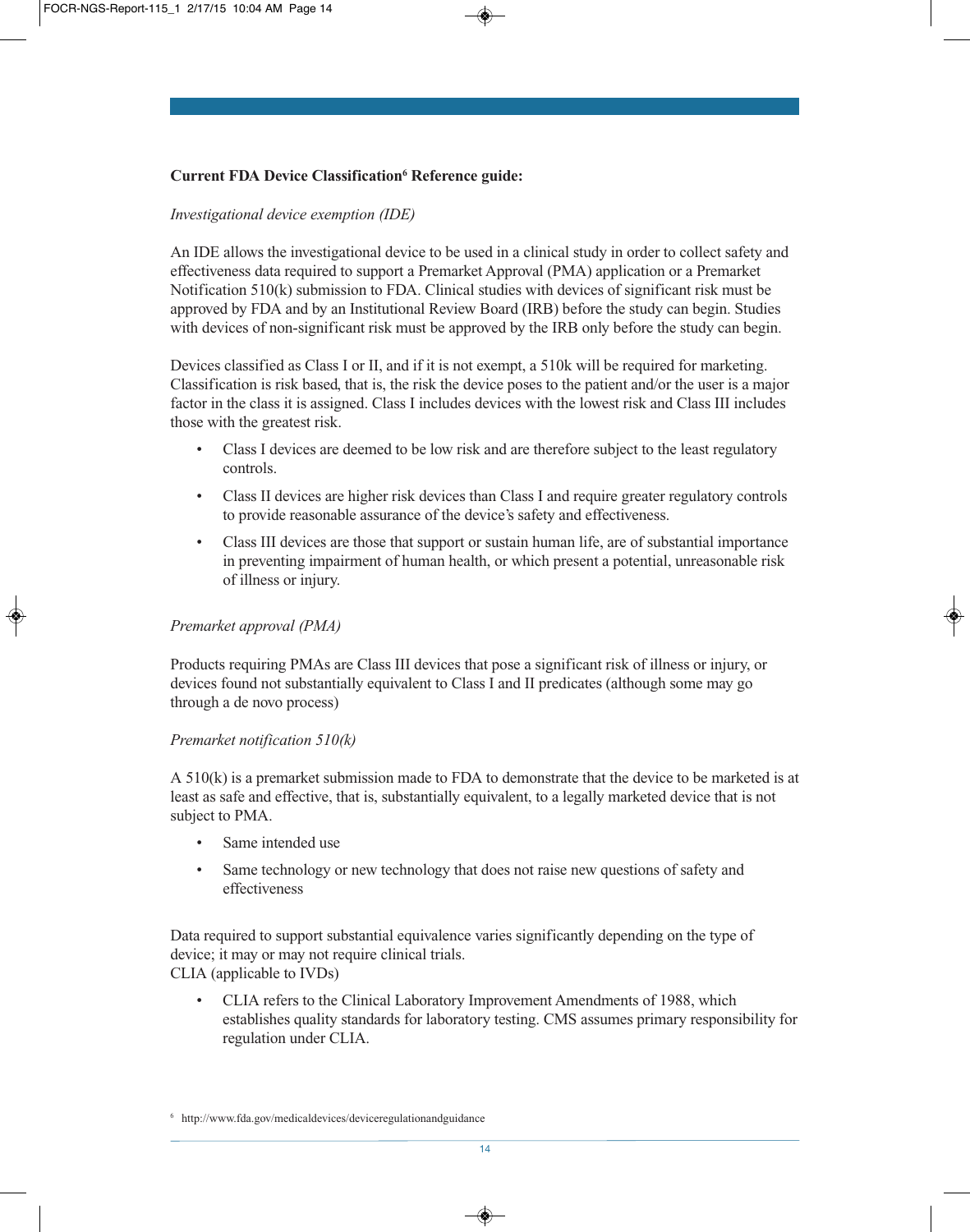$\Rightarrow$ 

INSIDE BACK COVER BLANK

 $\rightarrow$ 

 $\Rightarrow$ 

 $\begin{picture}(20,5) \put(0,0){\line(1,0){10}} \put(15,0){\line(1,0){10}} \put(15,0){\line(1,0){10}} \put(15,0){\line(1,0){10}} \put(15,0){\line(1,0){10}} \put(15,0){\line(1,0){10}} \put(15,0){\line(1,0){10}} \put(15,0){\line(1,0){10}} \put(15,0){\line(1,0){10}} \put(15,0){\line(1,0){10}} \put(15,0){\line(1,0){10}} \put(15,0){\line(1,$